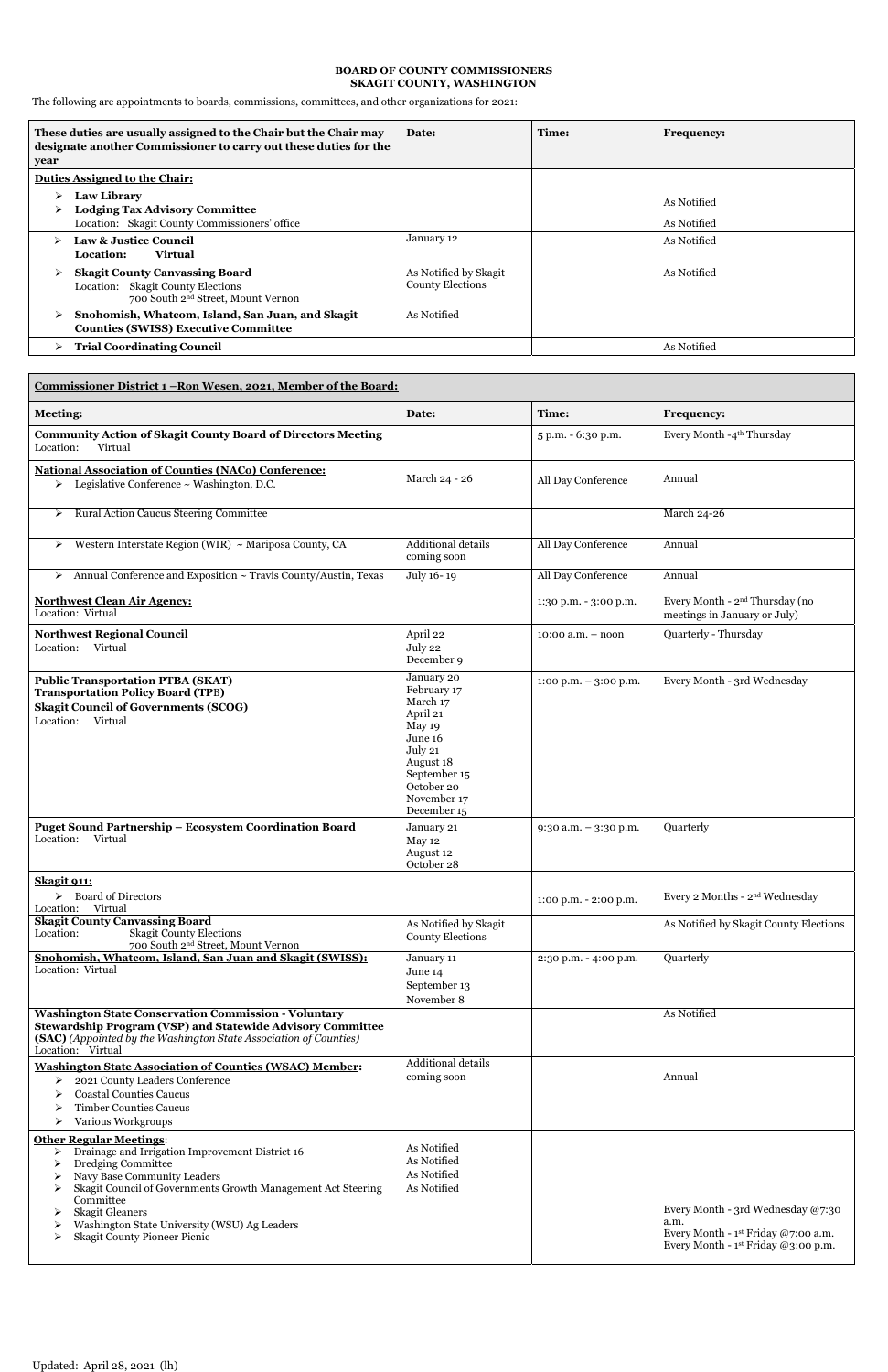| Commissioner District 2 - Peter Browning, 2021 Member of the Board:                                                                                                                                                                                                                                |                                                                                                                                                            |                                                   |                                                                                                                                   |
|----------------------------------------------------------------------------------------------------------------------------------------------------------------------------------------------------------------------------------------------------------------------------------------------------|------------------------------------------------------------------------------------------------------------------------------------------------------------|---------------------------------------------------|-----------------------------------------------------------------------------------------------------------------------------------|
| <b>Meeting:</b>                                                                                                                                                                                                                                                                                    | Date:                                                                                                                                                      | Time:                                             | <b>Frequency:</b>                                                                                                                 |
| <b>Emergency Medical Services (EMS) and Trauma Care Council Advisory</b><br><b>Board-Ad-hoc position</b>                                                                                                                                                                                           | February 17<br>May 19<br>August 18<br>November 17                                                                                                          | 9:00 a.m. - 10:00 a.m.                            | Quarterly                                                                                                                         |
| <b>Jail Finance Committee</b><br>Location: Virtual                                                                                                                                                                                                                                                 | Additional details coming<br>soon                                                                                                                          |                                                   |                                                                                                                                   |
| Law Enforcement Officers' and Fire Fighters' (LEOFF)<br>Location: Virtual                                                                                                                                                                                                                          |                                                                                                                                                            |                                                   | Every Month - 3rd Thrusday                                                                                                        |
| <b>National Association of Counties (NACo) Conference:</b><br>$\triangleright$ Legislative Conference ~ Washington, D.C.                                                                                                                                                                           | Additional details coming<br>soon                                                                                                                          | All Day Conference                                | Annual                                                                                                                            |
| > Western Interstate Region (WIR) ~ Mariposa County, CA                                                                                                                                                                                                                                            | Additional details coming<br>soon                                                                                                                          | All Day Conference                                | Annual                                                                                                                            |
| > Annual Conference and Exposition ~ Travis County/Austin, Texas                                                                                                                                                                                                                                   | July 16-19                                                                                                                                                 | All Day Conference                                | Annual                                                                                                                            |
| <b>Northwest Regional Council:</b><br>Location: Virtual                                                                                                                                                                                                                                            | April 22<br>July 22<br>December 9                                                                                                                          | $10:00$ a.m. $-$ noon                             | Quarterly - Thursday                                                                                                              |
| <b>Northwest Workforce Council - Consortium Committee</b>                                                                                                                                                                                                                                          | June 23                                                                                                                                                    | 12:00 p.m.                                        | Annual                                                                                                                            |
| 2005 East College Way, Mount Vernon<br>➤                                                                                                                                                                                                                                                           |                                                                                                                                                            |                                                   |                                                                                                                                   |
| <b>North Sound Mental Health Administration (BHO-ASO)</b><br>Location:<br>Virtual                                                                                                                                                                                                                  | January 14<br>February 11<br>March 11<br>April 9<br>May 13<br>June 10<br>July 8<br>August 12<br>September 9<br>October 14<br>November (tbd)<br>December 9  | $1:30$ p.m. $-3:00$ p.m.                          | Every Month - 2 <sup>nd</sup><br>Thursday                                                                                         |
| <b>Public Transportation PTBA (SKAT)</b><br><b>Transportation Policy Board (TPB)</b><br><b>Skagit Council of Governments (SCOG)</b><br>Location: Virtual                                                                                                                                           | January 20<br>February 17<br>March 17<br>April 21<br>May 19<br>June 16<br>July 21<br>August 18<br>September 15<br>October 20<br>November 17<br>December 15 | $1:00$ p.m. $-3:00$ p.m.                          | Every Month - 3rd<br>Wednesday                                                                                                    |
| <b>Skagit 911:</b><br>$\triangleright$ Board of Directors<br>Location: Virtual                                                                                                                                                                                                                     |                                                                                                                                                            | 1:00 p.m. - 2:00 p.m.                             | Every 2 Months - 2nd<br>Wednesday                                                                                                 |
| Snohomish, Whatcom, Island, San Juan and Skagit (SWISS):<br>Location: Virtual                                                                                                                                                                                                                      | January 11<br>June 14<br>September 13<br>November 8                                                                                                        | 2:30 p.m. - 4:00 p.m.                             | Quarterly                                                                                                                         |
| <b>Washington State Association of Counties (WSAC) Member:</b><br>2021 County Leaders Conference<br>≻<br><b>Timber Counties Caucus</b><br>≻<br>Washington State Association of Local Public Health Officials<br>≻<br>(WSALPHO) Joint Public Health Governance Workgroup<br>Various Workgroups<br>➤ | Additional details coming<br>soon                                                                                                                          | All Day Conference                                | Annual                                                                                                                            |
| <b>Other Regular Meetings:</b><br>Chinook Enterprises Board of Directors<br>≻                                                                                                                                                                                                                      |                                                                                                                                                            |                                                   |                                                                                                                                   |
| Mount Vernon Leadership Group (MVLG)<br>≻                                                                                                                                                                                                                                                          |                                                                                                                                                            | 12:00 p.m. - 1:30 p.m.                            | Every Month - 1st<br>Wednesday                                                                                                    |
| Skagit Council of Governments Growth Management Act Steering<br>➤<br>Committee                                                                                                                                                                                                                     | As Notified                                                                                                                                                |                                                   |                                                                                                                                   |
| Skagit Watershed Council<br>≻                                                                                                                                                                                                                                                                      |                                                                                                                                                            | 9:00 a.m. - 12:00 p.m.                            | Every Month - 1st Thursday                                                                                                        |
| Skagit Regional Health Board of Commissioners<br>➤                                                                                                                                                                                                                                                 |                                                                                                                                                            | Board - 8:00 a.m.<br>Work Sessions - 5:00<br>p.m. | <b>Board Meetings - Every</b><br>Month - 4 <sup>th</sup> Friday<br>Board Work Sessions -<br>Every Month - 2 <sup>nd</sup> Tuesday |